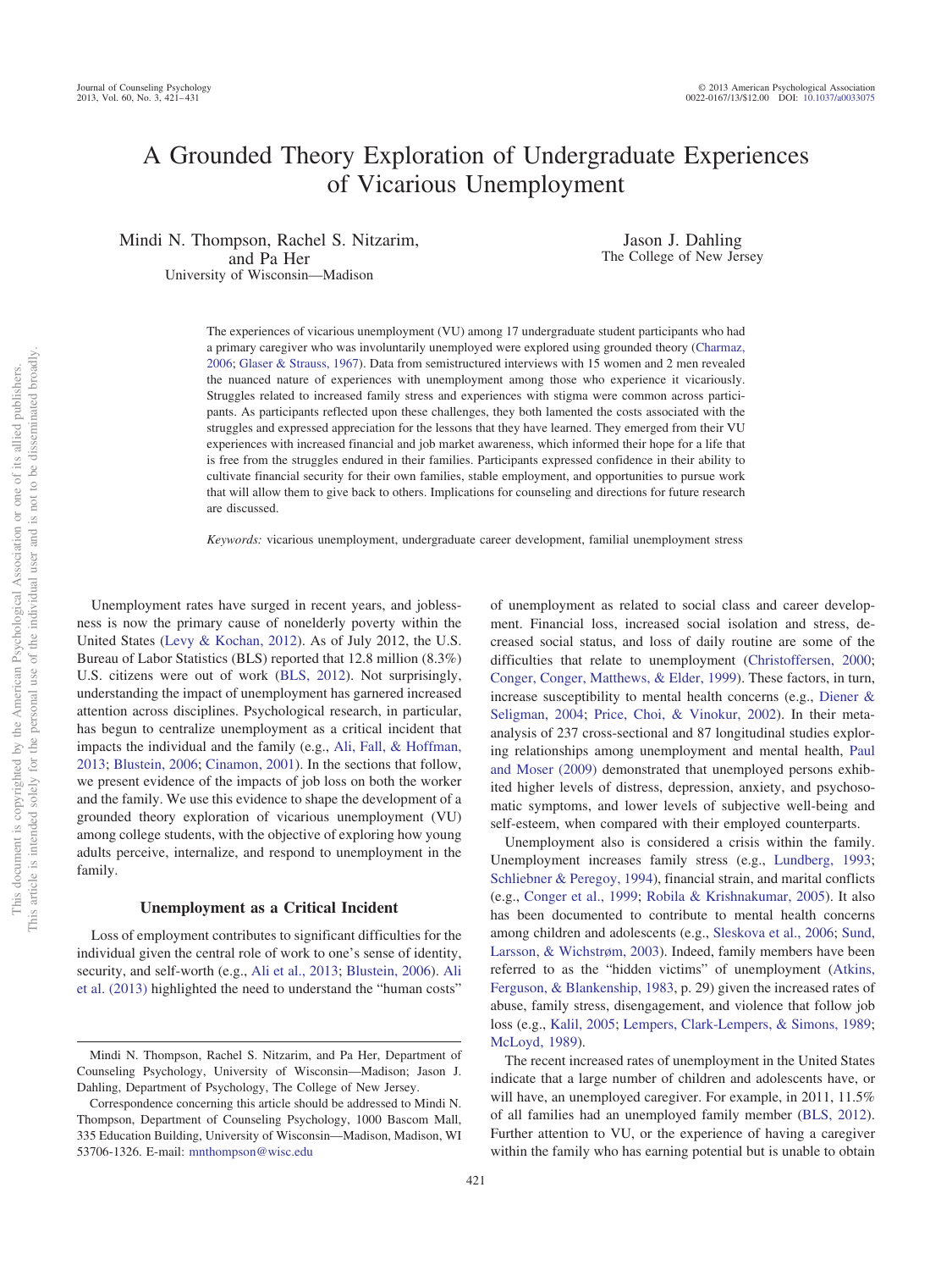or sustain employment, is needed. The purpose of this grounded theory investigation is to explore the experiences of undergraduate students whose primary caretaker has been or is currently involuntarily unemployed.

# **Career Development Processes Within the Family**

Career theorists have long highlighted the role of caregiver influence on their child's career development (e.g., [Roe, 1957;](#page-9-12) [Super, 1957\)](#page-9-13). Although scholars (e.g., [Hartung, Porfeli, & Von](#page-9-14)[dracek, 2005\)](#page-9-14) agree that understanding child and adolescent perspectives of the world of work is important, the process by which familial situations affect adolescents and young adults is not well understood (e.g., [Otto, 2000;](#page-9-15) [Santos, 2000\)](#page-9-16). Several decades ago, [Bandura, Ross, and Ross \(1961\)](#page-8-9) conceptualized the importance of vicarious learning. He proposed that people, especially children, learn from one another via observational learning, imitation, and modeling. Vicarious learning is one of four types of learning that inform the development of several career-related outcomes (e.g., [Thompson & Dahling, 2012\)](#page-9-17).

[Jahoda \(1981\)](#page-9-18) argued that unemployment has both latent and manifest consequences to the individual and to the family. [Ali et](#page-8-2) [al. \(2013\)](#page-8-2) further clarified that unemployment is relevant to social class and career decision-making processes within the family. They highlighted three theories that may help to explain the impacts of unemployment (i.e., intersectionality theory [\[Cole,](#page-8-10) [2009\]](#page-8-10), the social class worldview model [\[Liu et al., 2004\]](#page-9-19), and the psychology of working perspective [\[Blustein, 2006\]](#page-8-3)). Another potential explanation for the interconnections among employment and the family system is spillover theory [\(Bolger, DeLongis,](#page-8-11) [Kessler, & Schilling, 1989\)](#page-8-11), or the notion that an employee's work experience carries over into the home and home experiences into work.

Although much of the research on spillover theory has focused on work–life balance for the employed adult (e.g., [Marco & Suls,](#page-9-20) [1993\)](#page-9-20) and child–parent relations (e.g., [Stephens, Franks, &](#page-9-21) [Atienza, 1997\)](#page-9-21), some research has examined its impact on undergraduate students whose families experienced a shift in income (e.g., [Galambos & Silbereisen, 1987;](#page-9-22) [Lim & Sng, 2006\)](#page-9-23). For example, [Galambos and Silbereisen \(1987\)](#page-9-22) surveyed the mother, father, and adolescent from two-parent families in West Germany. Results demonstrated that mothers and fathers of families who had experienced income loss greater than 5% in the preceding year reported higher levels of pessimism than their counterparts who had experienced no change in income or income gain. Adolescent girls (but not boys) in these families also reported lower expectancy of job success. In a related study, [Lim and Sng \(2006\)](#page-9-23) demonstrated that maternal and paternal money anxiety related positively to undergraduate students' money anxiety, which subsequently contributed to negative motives for making money (i.e., working and making money for the purpose of overcoming feelings of inadequacy and self-doubt) and lower intrinsic motivation to work. These findings, coupled with those from research indicating that children who have an unemployed caregiver report increased feelings of confusion related to the job loss [\(Abramov](#page-8-12)[itch & Johnson 1992;](#page-8-12) [Schliebner & Peregoy, 1994\)](#page-9-5), point to the need to consider the effects of shifts in work, including joblessness, among caregivers on children and adolescents.

#### **VU and Career Development**

Attention to the effects of caregiver unemployment on children and the family has increased in recent years. Nonetheless, limited data exist that consider VU from a career development perspective among adolescents and young adults (e.g., [Bryant, Zvonkovic, &](#page-8-13) [Reynolds, 2006;](#page-8-13) [Cinamon, 2001\)](#page-8-4). Scholars (e.g., [Barling & Men](#page-8-14)[delson, 1999;](#page-8-14) [Cinamon, 2001;](#page-8-4) [Thompson & Subich, 2013\)](#page-9-24) have argued that factors related to social class and social status, such as job loss, may be particularly relevant during adolescence. Although not yet explicitly examined within the context of VU, other literature (e.g., [Corrigan, 2003;](#page-8-15) [Paulsen & St. John, 2002\)](#page-9-25) has demonstrated that undergraduate students from lower income families face considerable financial challenges related to enrollment and persistence in college; these students are more likely to work full- or part time, take on more student loan debt, and be less engaged in the campus community.

A growing body of research has begun to illuminate some of the relationships of VU to the career development of adolescents and undergraduate students (e.g., [Cinamon, 2001;](#page-8-4) [Schliebner & Pere](#page-9-5)[goy, 1994\)](#page-9-5). Results from [Pautler and Lewko's \(1987\)](#page-9-26) investigation within an Ontario community that had been impacted by significant layoffs indicated that adolescents who were directly affected by unemployment held less optimistic views of their future work, had lower work ethic, and were more likely to be motivated by job security and predictability (as opposed to affluence or intrinsically rewarding work) than their counterparts who had greater economic stability. Adolescents affected by layoffs also reported little confidence in their ability to get a job and viewed getting a job as outside of their control.

[Cinamon \(2001\)](#page-8-4) examined the differences between Israeli 11th– 12th graders whose fathers were unemployed and whose fathers were employed. Results indicated that adolescents with unemployed fathers had lower expectations of future career success and higher values for aestheticism in their work than their counterparts whose fathers were employed, but the two groups did not differ in levels of career maturity or other work values. In an investigation with Canadian undergraduates and their parents, [Barling and Men](#page-8-14)[delson \(1999\)](#page-8-14) linked parents' job insecurity to their adolescent children's' perceptions of insecurity. Adolescents' perceptions of insecurity, in turn, contributed to more negative mood (anger, anxiety, and sadness), heightened beliefs in an unjust world, and lowered school performance. In sum, these findings indicate that caregiver job loss relates to adolescent career beliefs and work attitudes. To date, however, no research explores the phenomenological experience of caregiver unemployment among those in the family who experience it vicariously.

#### **Statement of Purpose**

This body of research (e.g., [Cinamon, 2001;](#page-8-4) [Lim & Sng, 2006;](#page-9-23) [Paul & Moser, 2009\)](#page-9-3) highlights the implications of unemployment on the individual who experiences job loss and on that person's family. Although existing findings have facilitated our understanding of a variety of considerations related to unemployment, the work has been relatively piecemeal in nature, and the psychological mechanisms through which VU operates on work and life expectations remain unclear. Gaining a nuanced, rich analysis of the lived experience of VU will help to organize existing findings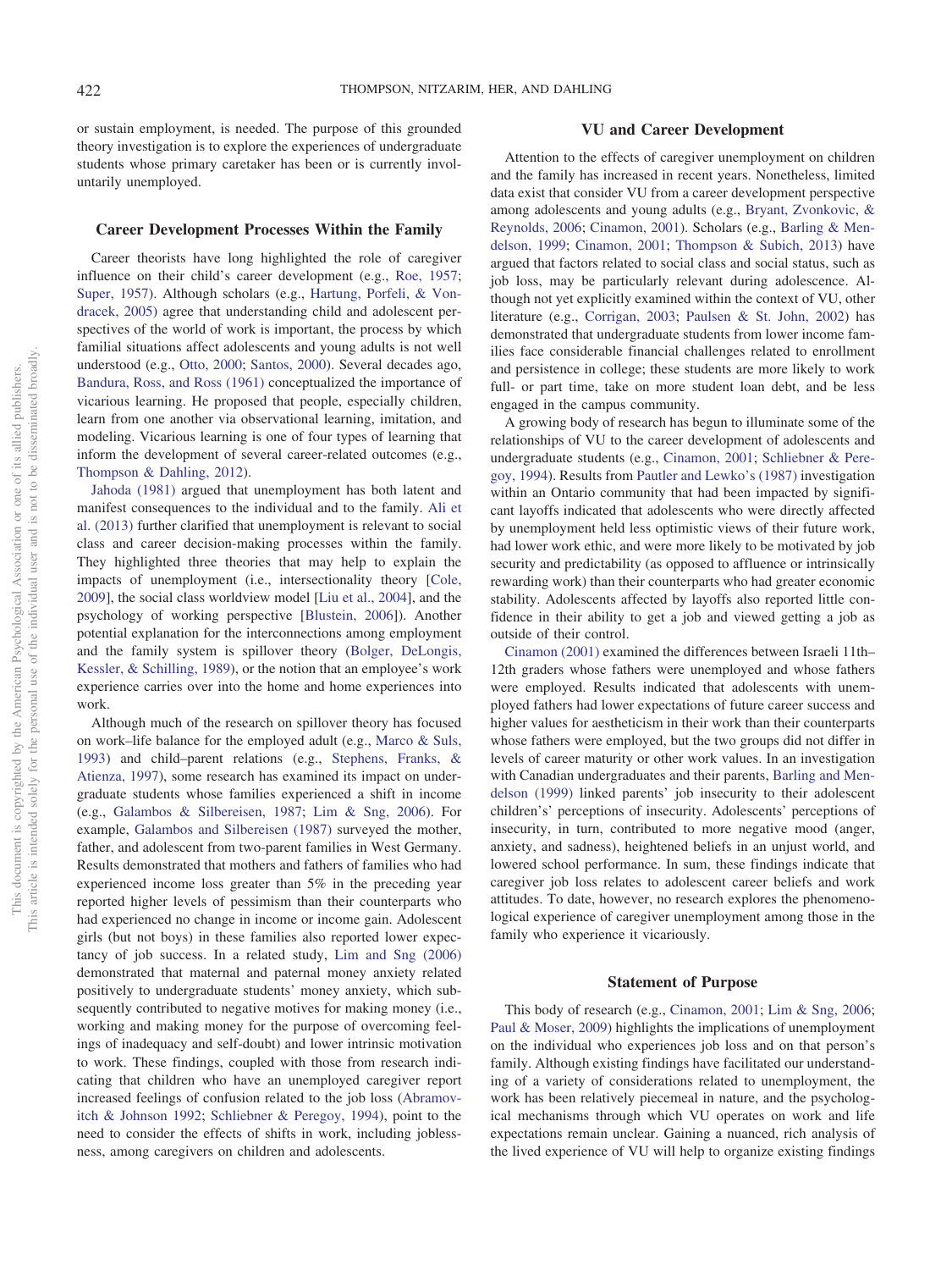and to identify new directions for future research and counseling practice.

The purpose of this study was to explore one element of the "human costs" of unemployment by examining the experience of VU among a diverse sample of undergraduate students. During their undergraduate studies, many students continue to have shared economic and emotional ties with their caretakers (e.g., [Barling &](#page-8-14) [Mendelson, 1999\)](#page-8-14). The college years are also considered formative to identity development as they represent the first time that individuals separate from their caregivers and are a time during which considerable career exploration occurs (e.g., [Kenny & Rice, 1995\)](#page-9-27). Finally, attendance and success in college has important implications for future careers such that earning a degree represents a springboard to future career development and earnings potential (e.g., [Langhout, Rosselli, & Feinstein, 2007\)](#page-9-28). One's experience of VU during the college years, therefore, seems likely to shape work beliefs and decisions with important implications for later life.

#### **Method**

#### **Rationale for a Grounded Theory Method**

A grounded theory (GT; [Glaser & Strauss, 1967;](#page-9-0) [Strauss &](#page-9-29) [Corbin, 1990\)](#page-9-29) approach using a constructivist lens [\(Charmaz,](#page-8-0) [2006\)](#page-8-0) was used to examine the subjective experiences of VU. GT offers a format for examining the lived experiences of participants, including their values, beliefs, feelings, assumptions, and ideologies [\(Creswell, 2007;](#page-8-16) [Fassinger, 2005\)](#page-8-17). This approach allows participants to share their narrative through the use of open-ended interviews.

## **Participants**

Seventeen undergraduates (age  $18 - 23$ ;  $M = 19.65$ ,  $SD = 1.73$ ) who reported that one of their primary caregivers had been or was involuntarily unemployed for at least 8 months participated. Fifteen participants were women, and two were men. Participants self-identified as Asian American (three), African American (three), Latina (three), Mexican American (one), Hmong (one), White (one), Native American and White (one), African American and White (one), and African American and German (one). All participants self-identified as straight or heterosexual, and 12 reported that they were single, two that they were engaged, and three that they were currently living with their partner. Eight freshmen, one sophomore, four juniors, two seniors, and two fifth-year seniors participated. Thirteen reported being employed at the time of the interview (range  $= 8-30$  hr per week;  $M = 11.41$ ,  $SD = 8.53$ ), and all reported involvement in extracurricular activities (range 3–40 hr per week;  $M = 8.88$ ,  $SD = 8.60$ ).

When reporting annual household income for their caregivers, 11 participants estimated less than \$40,000, three estimated \$40,000 –\$59,999, one estimated \$150,000 –\$179,000, and one estimated her father's income as less than \$20,000 per year and mother's income between \$20,000 and \$40,000 (one participant did not report income level). Participants identified the following labels to describe their social class category: working class (seven), lower class (four), middle class (two), "between working class and lower middle class (one), upper middle class (one), lower class or working class (one), and one did not report.

Eleven participants stated that their primary caretaker was still unemployed at the time of the interview, and seven indicated that their caretaker regained part- or full-time employment. Duration of unemployment ranged among participants: Three reported that their caregiver had been unemployed for more than 5 years, eight reported between 2 and 5 years, and six reported that the unemployment lasted less than 2 years. Five indicated that the unemployment occurred prior to 2008, and 12 indicated that it happened after 2008. Participants identified the following persons as the unemployed caregiver: father (nine), mother (six), both father and mother (one), and grandfather whom the participant had lived with since childhood (one). The highest education levels for the unemployed caregivers were less than high school diploma (two), high school diploma or GED (five, some college (five), associates or bachelor's degree (three), and graduate school (two). Pseudonyms are used throughout to protect confidentiality.

## **Researchers**

Given the focus within GT of researchers as instruments [\(Glaser](#page-9-0) [& Strauss, 1967\)](#page-9-0), potential researcher bias was considered. The list of these biases included (a) assumptions and stereotypes regarding unemployed individuals as not wanting to work, being lazy, and uneducated or undereducated; (b) knowledge of familial effects of unemployment; (c) personal experiences and awareness related to familial unemployment; (d) frustration with the unemployment situation in the United States; and (e) awareness of limited attention to unemployment within the literature.

The first author is a 33-year-old Assistant Professor of Counseling Psychology and a licensed psychologist. She grew up in a two-parent, lower-middle-class family whose extended family was working class and poor and had a history of unemployment and job loss. As such, she developed a keen sense of the meaning of work at a young age. The second author is a 27-year-old third-year doctoral student who grew up in a two-parent, middle-class home with one parent who was continuously unemployed and between jobs. As a child, she experienced incidents in which she remembers hiding her caregiver's unemployment for fear of being stigmatized by peers, teachers, extended family members, and religious leaders. The third author is a 26-year-old Academic Advisor who works with underrepresented undergraduate students. She is a recent graduate from a Counseling Psychology master's program and was a first-generation college and graduate student. She grew up in a two-parent low-income household where her parents emphasized the importance of an education as a means to access employment. The fourth author served as an auditor. He is a 32-year-old Associate Professor of Industrial/Organizational Psychology. He grew up in a two-parent, upwardly mobile household that was lower-middle class during childhood and upper-middle class by late adolescence. His immediate and extended family heavily emphasized the importance of education and work.

#### **Procedure**

All participants were enrolled as undergraduate students at a large, research-intensive, public university located within a midsize city in the midwestern United States. The unemployment rate was 8.5% in the United States and 7% in the state during the time in which data were collected [\(BLS, 2011\)](#page-8-18). Participants were re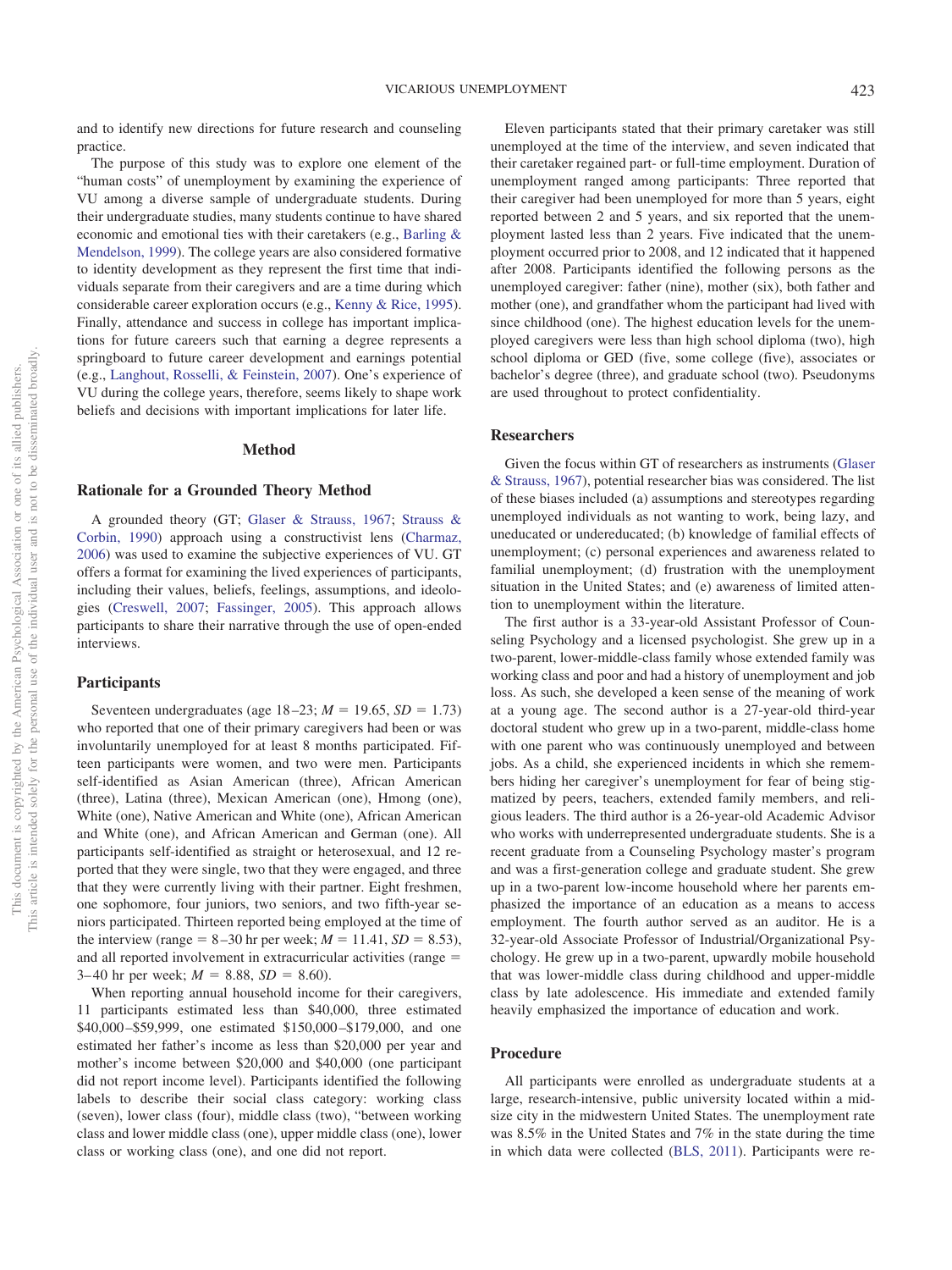cruited via mass e-mails and flyers that were sent through university organization and support program listservs and posted in campus buildings. Recruitment information indicated that the study sought undergraduate students who had a primary caregiver who had been or was currently involuntarily unemployed for at least 8 months (*long-term unemployment* is defined as 6 months or greater; [BLS, 2012\)](#page-8-1).

Interested students called or e-mailed the third author in order to participate in a brief (i.e., 10-min) telephone screening to determine whether the person met criteria for the study; they were asked to identify the unemployed caretaker, report the length of involuntarily unemployment, and to briefly describe their experience of the VU. In total, 24 individuals contacted the third author to express interest in the study (four did not respond to a follow-up request to schedule the phone call to learn more about the study and participate in the screening). Twenty individuals completed the screening interview, and 19 met study criteria (one indicated that she was unemployed but did not have an unemployed caregiver). Ultimately, 17 students scheduled an interview time and participated in the study (two canceled their interview ahead of the scheduled date due to conflicts with exams and did not wish to reschedule).

Participants were provided with a \$25 gift card to a local grocery or drug store, reviewed the informed consent with the interviewer, and then completed the demographic questionnaire. The 45- to 90-min interview was audio-recorded. Upon completion of the interview, participants were offered a resource guide and indicated their willingness to be contacted in the future (all participants but one agreed). Interviews were completed during fall 2011–winter 2012.

**Interview protocol.** Open-ended questions and probes were developed on the basis of previous literature (e.g., [Cinamon, 2001;](#page-8-4) [Schliebner & Peregoy, 1994\)](#page-9-5). These questions guided data collection, but consistent with GT [\(Charmaz, 2006\)](#page-8-0), the questions and probes (e.g., "Can you tell me more about that?") developed and changed as data emerged and the need for clarification of new subject matter became relevant. Specifically, the question: "What meaning do you and your caretaker have towards unemployment?" and the clearinghouse question: "Is there anything else that you want to share about your experiences?" were added after the first interview. Interview transcripts and content were discussed and coded by the researchers after each interview was completed, allowing for questions and probes to evolve through the data collection process (see the [Appendix](#page-10-0) for a final list of all questions). In order to maintain consistency, the second author completed all interviews.

**Data analysis.** Data analysis was conducted through the methods described by [Glaser and Strauss \(1967\)](#page-9-0) and later clarified by [Charmaz \(2006\).](#page-8-0) Interviews were transcribed verbatim and were coded in three phases that led to the emergence of core themes through an interconnected storyline. The initial phase, open coding, involved a line-by-line level of analysis in which individual responses were coded into more concise statements, and each member of the research team identified concepts very close to, or using, the participants' words. The first three authors independently completed the open-coding process and met weekly to share codes, reflect upon implicit meanings of the emerging statements, discuss potential biases, and examine how the units of meaning were similar to or different from one another.

After six transcripts were coded using open coding, the team moved into the axial phase where these codes were placed into higher order categories [\(Glaser & Strauss, 1967\)](#page-9-0). Each team member created higher order categories that directly referenced the open codes. All higher order codes were merged, and data were grouped and arranged on the basis of parallels and theoretical connections across the transcripts. These higher order codes were used to code the remaining 11 transcripts, but team members remained open to new codes as they emerged across all 17 transcripts and avoided forcing data into already created categories (as recommended by [Glaser, 1978\)](#page-9-30). All opinions regarding coding were included in the coding document rather than debating to consensus. This culminated in the construction of 48 distinct codes across the 17 transcripts.

Selective coding was the final phase and involved combining and narrowing axial codes to be incorporated into a theoretical model. The axial codes are synthesized, and the main themes are extracted [\(Glaser & Strauss, 1967\)](#page-9-0). Selective coding began when it was apparent that new and unique themes within the data were no longer emerging (which coincided with the time when the final three transcripts were coded). We examined all 48 codes, revisited participants' incidents within codes, and extrapolated the main themes that brought together the relationships and connections within the data. Throughout each phase of coding, we moved toward the development of a theory, and our analysis shifted between levels of abstraction (i.e., line-by-line interview data, higher order codes, and thematic coding). This flexibility is especially important when considering whether or not *theoretical saturation* has been met [\(Charmaz, 2006\)](#page-8-0).

Several techniques were implemented to maintain quality and rigor. The first three authors coded each transcript and identified themes during selective coding independently before meeting as a group, where codes were modified or added to satisfy all ideas. The research team maintained a detailed audit trail that included meeting notes, field notes, and discussions of biases throughout data collection and analysis [\(Creswell, 2007\)](#page-8-16). We also attempted to use member checks to enhance the reliability of the data. The 16 participants who agreed to be contacted were offered the opportunity to provide feedback on the results. No participant provided feedback or requested changes. Finally, our auditor was used to limit or control for bias, offer "investigator triangulation" [\(Denzin](#page-8-19) [& Lincoln, 2008,](#page-8-19) p. 17), and put forward alternative perspectives on the data. He reviewed interview questions, completed line-byline coding for four transcripts, reviewed the 48 axial codes, and reviewed three iterations of the emergent theory during selective coding. He presented feedback throughout in order to represent an impartial analysis of the data. After discussions, revisiting transcripts, and reflection of the emerging findings, there were no issues of discrepancy between the auditor and the researchers.

#### **Results**

The 17 participants represented varied backgrounds along a number of cultural dimensions (e.g., gender, race/ethnicity, immigration status, family social class, family structure). They differed in how their caregiver became unemployed (e.g., layoffs due to declines in the economy or the outsourcing of jobs, physical or mental health concerns, experiences of oppression and discrimination that culminated in termination) and in whether the unem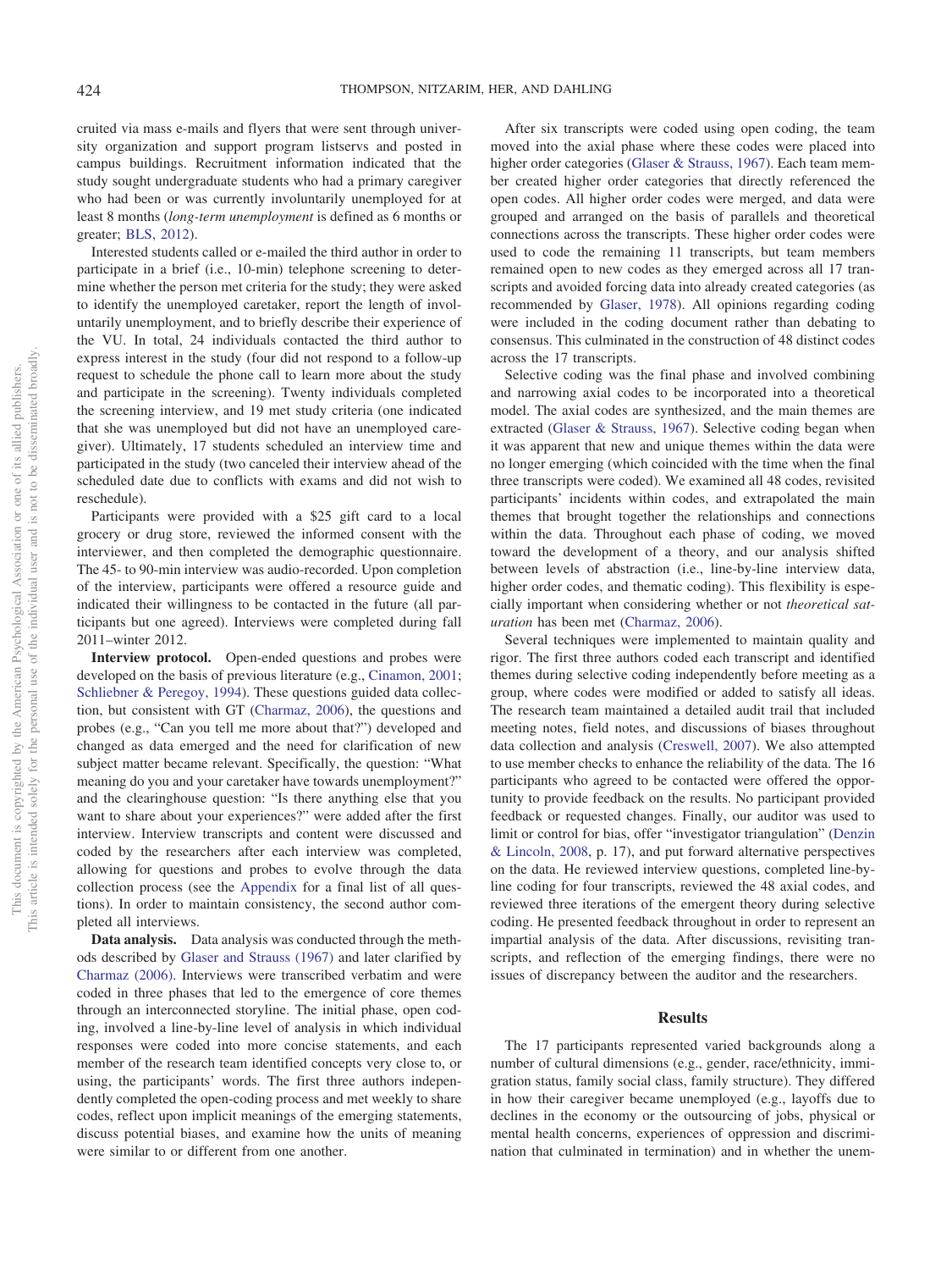ployment was chronic or acute. The prevalence of unemployment within their communities also varied. Despite these differences, the stories converged. Participants acknowledged that VU experiences are different for each individual yet share common features. For example, Fey stated, "Unemployment looks different for everybody. Employment is a huge part of our lives. Once you've lost that, you've lost a part of yourself."

Throughout the interviews, participants articulated the many ways that they have been affected by their caregiver's unemployment. For example, Natalie said:

I take it personally when people say things about my mom. I guess when she's going through hard situations being unemployed, I feel like I'm going through what she's going through exactly the same way even though I'm not in her situation.

Many were tearful as they reflected upon painful experiences associated with the VU. They also expressed difficulty discerning the meaning of these experiences. Cassie summarized it in this way:

I guess society makes it seem like it is bad people that are victims of it [unemployment]. I didn't do anything bad to be put in that situation. My brothers didn't do anything bad to be put in that situation. My mom didn't do anything bad to be put in that situation, but we are all victims of it.

The GT that emerged from the data depicted the nuanced nature of participants' experiences with VU. Although their individual circumstances differed, all described VU as an event that has mattered to their relationships, life as a college student, and aspirations for the future. The experiences related to the VU were complex, and participants perceived that it has had negative, positive, and neutral implications for their lives. Results converged around two main themes and four subthemes. The theme of struggle included participants' experience of increased family stress and their individual struggles with stigma. In the midst of the struggle, however, participants highlighted the lessons that they have learned from their caregiver's unemployment. These lessons occurred via increased financial and job market awareness that facilitated their desires for future stability and to contribute to others.

## **Struggle**

Throughout the interviews, participants repeatedly described struggles that were related to the unemployment. At the family level, they shared stories of family stress, including increased financial strain and changes in their relationships with their caregivers following the unemployment. Family struggle was depicted as the context that informed participants' individual struggles. Participants reported feeling stigmatized because of their caregiver's unemployment, which led several to judge their caregivers and themselves. Many shared stories of their struggle to connect with others, which contributed to some participants taking great efforts to conceal the VU in an effort to avoid further isolation.

#### **Family Stress**

All participants except one (Bob, who reported that his mother's unemployment had no effect on the family financially because his

father owns a business and the family is well-off) noted that financial stress increased as a result of the unemployment. Some described a history of financial struggle and "money problems." For those participants who grew up in middle- or upper-middleclass families, the downward social class shifts following the unemployment were depicted as drastic and arduous. Others noted that stress built up over time when, at first, it seemed that the unemployment would be temporary. Although two participants expressed gratitude for the increased time that they were able to spend with their caregiver following the unemployment, most depicted portraits of families whose opportunities to engage in bonding activities (e.g., eating together, dining in restaurants, engaging in recreational activities, traveling) decreased postunemployment. This was the result of limited funds, increased tension, or other family members working several jobs to compensate for the job loss.

The unemployment event, coupled with heightened family stress, contributed to changes within caregiver relationships. Participants used words/phrases such as *strained*, *distant*, *tense*, and *burdened with hardship* to depict these relationships. Many described caregivers who became withdrawn and self-focused, which led to them neglecting familial needs and concerns. For example, Ashley summarized her father's response to the unemployment in this way:

He lost his pride because he's not making the money that he was making ... he changed as a person ... he's more stressed and absentminded and lost in thought trying to figure things out all the time rather than focused on what I am saying or anything like that.

Feelings of neglect fueled resentment among those participants who, at the time, did not understand the reasoning behind the unemployed caregiver's reactions. Several expressed "anger," "disgust," and "irritation" toward their caregiver. Perceptions that their caregiver acted "selfishly" and did little to mitigate the detrimental effects of the unemployment exacerbated these reactions. For example, Cassie blamed her father's "stubbornness" in hiding the unemployment and refusing to seek support for her family's struggles. Upon losing his job, Cassie's father hid the unemployment until the family's financial assets had been depleted; they lost their house and accrued significant debt due to a lack of health insurance. This had implications for Cassie's education (she was forced to switch schools in the midst of high school) and prevented her brother's enrollment in college. She summed up the implications of her father's actions in this way: "It seemed our futures were taken from us because of decisions he made without letting us know."

Participants' ability to perceive their caregivers positively or negatively was influenced by the family context, the caregiver's reactions to the unemployment, and participant's ability to make sense of the unemployment and its effects within the family. Whereas a few participants expressed continued support and admiration for their unemployed caregiver, many reported their belief that they can no longer view their caregiver as a positive role model. They struggled to understand the meaning of these negative perceptions for their continued familial relationships as well as for their own futures. For example, Brigit reasoned, "I love my dad, I love his personality, he is a great person but I don't want to become him . . . People live up to their parents, and I can't. I don't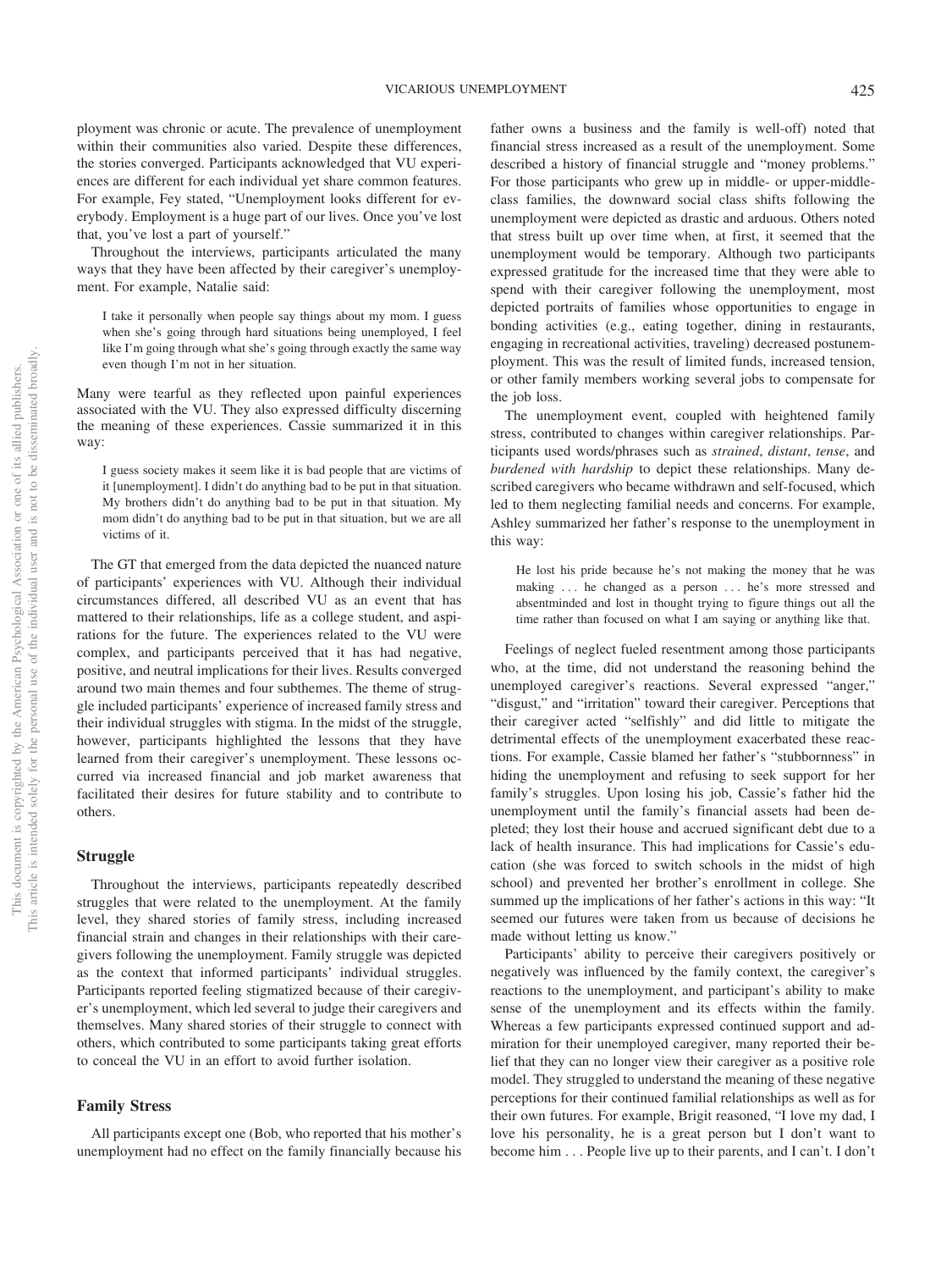want to because that would be horrible!" Many expressed their internal struggle to make sense of their desire to love and respect their caregiver and view her or him positively while simultaneously feeling "let down" and "disappointed."

#### **Individual Struggle With Stigma**

In addition to the heightened stress within the family, participants shared painful memories in which they felt judged and criticized by others because of the unemployment. The stigma associated with unemployment emanated from news outlets, teachers, peers, and extended family members. Some participants described experiencing judgment indirectly via their caregiver who sought emotional support from them after being criticized by others. Most recounted the difficult and common experience of listening to harsh messages about individuals who are unemployed from those who may not have known that their caregiver was unemployed or who may not have intended to direct criticism toward the participant. For example, Brigit stated: "I lived in a small town . . . There were so many people that were anti-unemployment/social security and they would just go off. And I'd have to sit there." Several also described facing direct insults from people who did know of their caregiver's unemployment. Stephanie shared stories in which she experienced judgment from peers who criticized both Stephanie and her parents as being "undeserving" because her family relied on government aid and "didn't make [their] own money."

In combination, the depth of the family struggle and the frequency of stigma contributed to the extent to which participants internalized stigma associated with the VU. An implication of internalized stigma for most participants was judgment toward their caregivers or toward themselves. For example, several reported their belief that their caregiver was "lazy" and must deserve the unemployment because they "should be able to support themselves." Some judged their caregivers for being dependent on others and questioned whether they were "cheating the system" by accepting unemployment benefits or other aid.

Participants revealed painful and complex emotional reactions related to their self-judgment. Many reported that their VU experiences have contributed to feelings of "embarrassment," "shame," and "guilt." Some indicated that they have been surprised by the extent of their internal struggle and feelings of shame despite the fact that they did not frequently experience judgment from peers. For example, Vickie stated, "It [the unemployment] is not something my friends brought up. It is something I fought between myself, which is more weird. No one teases me about it." During the interviews, most participants expressed frustration or confusion regarding the extent to which they continue to experience shame given that they are now mostly independent from their families.

Experiences of stigma and internalized stigma contributed to a belief among many participants that they and their families did not and do not "fit in" or "belong" within their communities, that they are "worlds apart" from others, and that they are "not as good" as their peers. Although a few participants indicated that unemployment was common within their communities and that they were able to find support from friends with similar experiences, most described past and present difficulties connecting with others. Many believed that this was a result of being judged by their friends, whereas others attributed the disconnection to their friends

being unable to understand the implications of VU. For example, Brigit summarized interactions with her friends following her father's unemployment in this way:

They stopped being supportive because it was just too much for them. . . . They just wanted to live a carefree life, and I don't want to necessarily loosen up. So I am too serious for them or whatever. I just don't know how not to be serious. They just didn't want anything to do with me at a certain point.

Other participants indicated that their feelings of isolation resulted from their own inability to relate to peers with different familial social class statuses, access to resources, and employment histories. For example, Stephanie said, "even if I tried making that connection, I still couldn't." Many cited continued struggles to connect with peers upon entering college as well as continued occurrences of perceived judgment from peers and university staff.

The continued experiences with stigma, coupled with participants' internalized feelings of guilt, shame, and embarrassment related to the VU, contributed to many participants' efforts to conceal the fact that their caregiver was or is unemployed. The interview itself represented the first time that many had discussed the unemployment outside of their family. Most were cautious when determining with whom they would share the VU so as to protect themselves from judgment. Whereas many described their continued efforts to mask their experiences (e.g., "I do not want to show my emotions. I do not want to cry or be sad about [the unemployment]. I would rather hide it than really talk about it"—Sam), Glenisha, one of the older participants, shared her recent realization that disclosing the VU was useful. She said, "If you continue to avoid it, it will keep eating away at you."

## **Lessons Learned**

In addition to describing the struggles associated with the VU, participants shared their appreciation for the valuable lessons that they have learned from their experiences. Enrollment in college was characterized as a critical transition time for participants who reported increased independence from their families. For many, this independence has provided opportunities for further reflection on the meaning of the VU for their lives. Most noted that experiences related to the VU (e.g., financially providing for their families, assisting their caregivers in financial processes, witnessing firsthand the negative consequences of a poor economy) have contributed to their increased financial and job market awareness. For many, this awareness has fueled their belief that they have learned valuable lessons from their struggles that provide them opportunities to attain a future that is different from their caregivers and free from the day-to-day constraints associated with unemployment. Celia said it in this way:

If my dad's unemployment taught me anything, I would say that the unemployed can't do anything. You are dependent on other people, and you are like a child. And I stopped being a child a long time ago. I want to go to school, get a good degree, find a job, and provide for my family. I want to end the cycle.

In addition to a desire to cultivate a life that is free from struggles experienced within their families, they are motivated by their hope that they will achieve financial stability and careers that will allow them to positively contribute to society.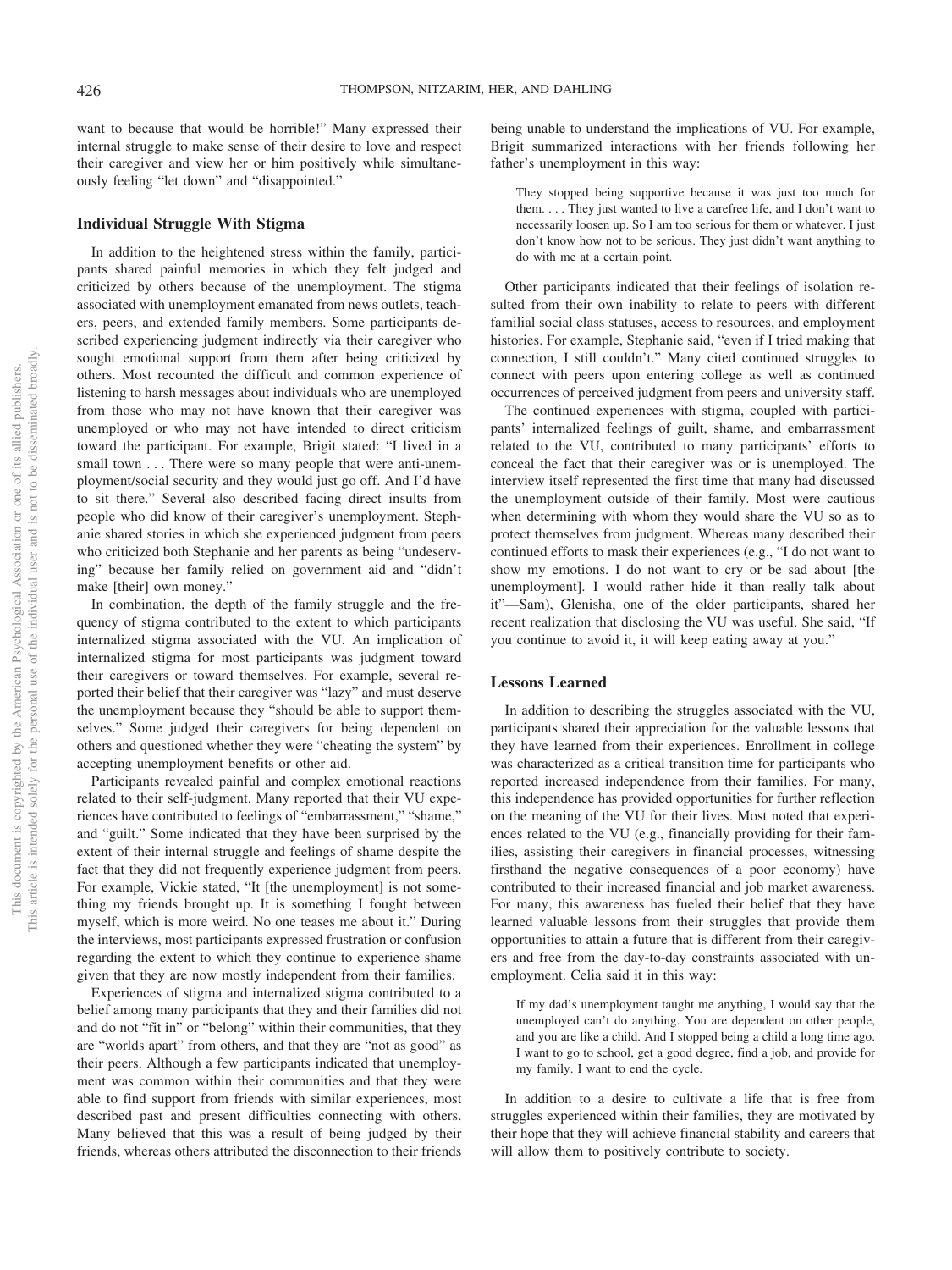## **Financial Awareness and a Desire for Stability**

As participants reflected on their VU experiences within their families, many indicated that they felt as though they had been forced to become financially aware. Heightened family stress related to the VU contributed to most participants' inability to have their basic needs met or to "be a kid" who was free from responsibilities to support the family. Many were enlisted by their caregiver to assist with filing paperwork for financial assistance (e.g., unemployment compensation, food stamps, bankruptcy). Several participants noted that they felt burdened by an expectation to act as a caregiver to their family systems and to financially provide for their families. For many, the financial pressures did not end upon entering college; they reported an expectation that they maintain employment in order to send money home. Some described this as a challenge to their academic success (e.g., "Last year, it was a strain on my education because I was always tight on money. So it was hard to be tight on money and not have enough to eat and try to have the energy to go to school."—Ana). A few participants indicated that their desire to financially provide for their families is a primary source of motivation for their own success. Many, however, described this as a source of tension that holds them back from their primary motivation toward stability for their own futures. They struggled to balance their seemingly disparate desires to continue to support their families with their longing for independence from the day-to-day challenges endured within their families.

Regardless of the source of the motivation, all participants yearned for stability in their futures (e.g., "I just want a better future and a better life and I try to strive for that."—Shandra). Most acknowledged that their firsthand experiences with the negative implications of poor fiscal decisions by their caregivers increased the salience of money to their daily choices. Because of this, they learned to take care of themselves and to function independently. All participants expressed pride in their ability to make wise financial decisions (i.e., discerning needs and wants, budgeting, saving money, pursuing mutually supportive relationships).

Participants also articulated confidence in their ability to navigate financial processes in order to attain financial security. Although some reported that they continue to wrestle with navigating their feelings of guilt associated with pursuing independence from their families, they are proud of their individual successes. All participants noted their value toward career success in their futures and cited their motivation to make enough money to ensure financial security.

# **Job Market Awareness and a Desire to Contribute**

Participants' financial knowledge coincided with their increased awareness of the job market. Witnessing the impacts of unemployment on their caregivers and families amplified most participants' fears regarding unemployment. Whereas one participant indicated his certainty that he will find a job because of his connections to his father's business, many reported feeling anxious about their job prospects and believe that they must be in the "top percentage" in order to be successful. Most cited these fears as contributing to their belief that they must be vigilant to ward off the negative consequences experienced within their families. Jung explained,

Seeing my family go through those different things, it makes you think, well maybe I should just be prepared to pull out my aid kit in case something happens. So it does make me think a lot about preventing certain things from happening, just being careful. These things make me worried a lot, and I think sometimes it holds me back.

Participants explained that these experiences have heightened their awareness of what it takes to be successful. Most expressed their belief that they must be conscientious in their choices in order to put themselves on "a road to success." All participants indicated their plan to graduate from college, and many viewed degree completion as the foundation that will provide their "way out" of the day-to-day constraints associated with unemployment. In addition, all participants described their belief that it will take more than a college degree to ensure success. For some, this meant choosing a major after diligently researching and identifying highgrowth job areas (e.g., "I know my field is supposed to grow 15% every year."—Jose). Others described the importance of developing "back-up plans" given their recognition that "things never go perfectly" (Jung). Most indicated confidence in their understanding of factors that contribute to success in the job market above and beyond a college degree. For example, they noted the importance of pursuing additional education and training (e.g., graduate school, volunteer work abroad, career-specific trainings), developing skills to increase their marketability (e.g., fluency in languages), and pursuing jobs that will allow them to get their "foot in the door."

Participants credited their experience of VU and the lessons learned from the struggle as contributing to their realistic understanding of what it takes to be successful. In addition to a desire for individual-level financial stability, many relayed their passion for giving back, or contributing to the lives of others who experience similar struggles. They are motivated to "make change." For some, this entailed pursuing careers in helping professions (e.g., teacher, Peace Corps member, social service worker). For others, this meant aspiring to a high-status position that will provide a platform for change (e.g., diplomat, journalist, politician, professor, military medical doctor).

#### **Discussion**

These findings describe the vicarious experience of unemployment among 17 diverse undergraduate students. The stories converged around the depiction of VU as a dynamic process by which caregiver unemployment, over time, relates to experiences within multiple domains of participant's lives. VU was highlighted as a complex contextual experience that contributes to familial and personal struggle. Although the actual unemployment event occurred in the past for most, the VU was identified as salient to their present lives and future aspirations. The college years represent a transitional phase during which participants are wrestling with their identities and attempting to make sense of the VU in the context of their futures. Participants acknowledged that the future may be difficult, but believed that the VU provided them with insights, resources, and motivation that will allow them to have a life that is different from that of their caregivers. They hope for financial security and an ability to do work that will allow them to contribute to positive change in the lives of others.

The qualitative nature of our results contributes to the emerging body of literature on VU by highlighting the phenomenological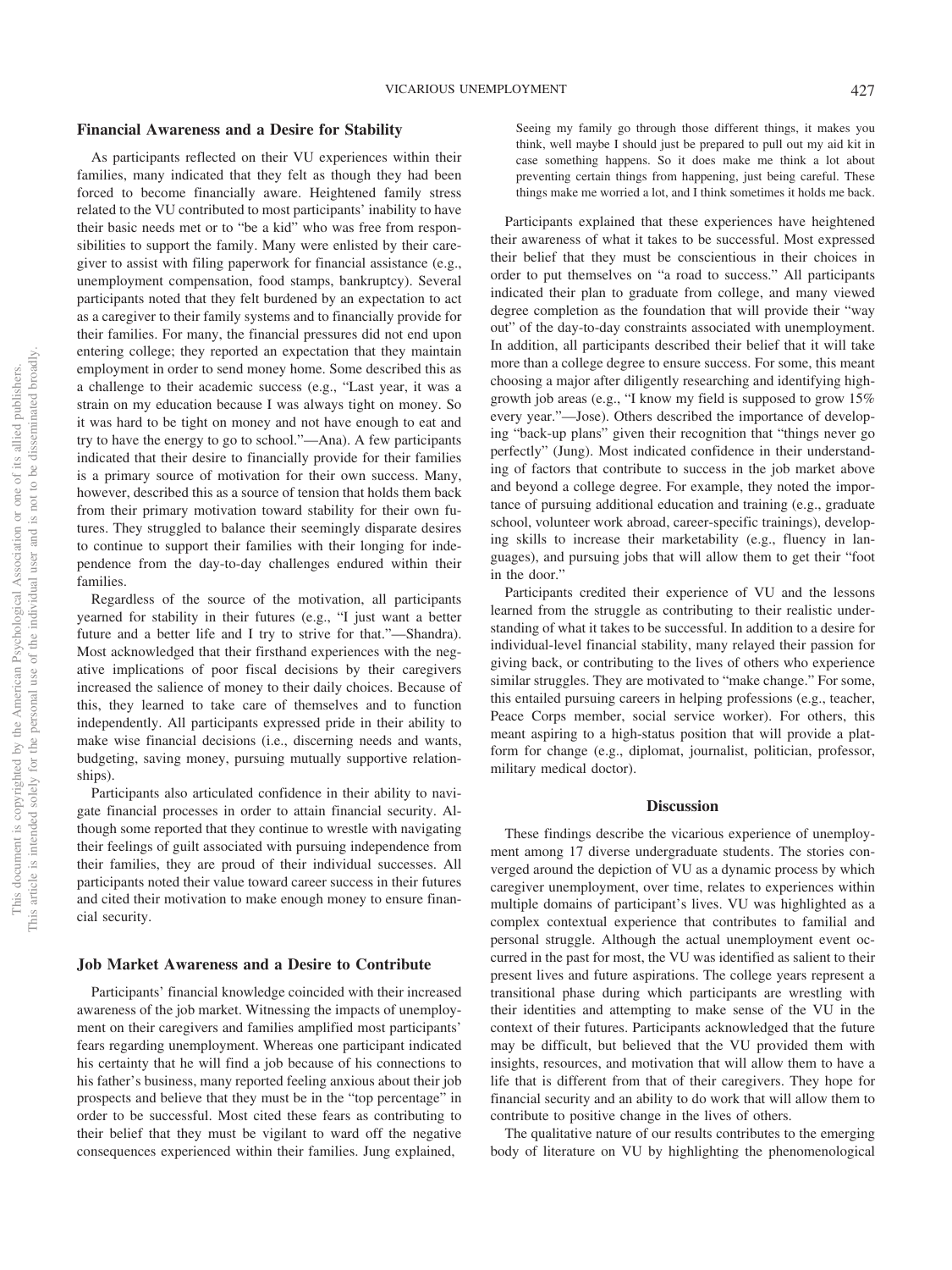experience of it among undergraduate students. Participants explicated the transition in their relationship with their caregiver following the unemployment and described a deeply personal internalization of the struggle and stigma associated with the VU. Even in the midst of these challenges and the internalization of a concealable stigmatized identity, participants reported that they have learned valuable lessons that they believe have facilitated resilience and will relate to their future careers.

Participants depicted the process by which unemployed caregivers transitioned from a positive to a negative or neutral role model. For many participants in this study, their caregiver's selfisolation and disengagement from the family (a finding from prior research on unemployment; e.g., [Diener & Seligman, 2004;](#page-8-7) [Paul &](#page-9-3) [Moser, 2009;](#page-9-3) [Price et al., 2002\)](#page-9-2) engendered pain and confusion. They struggled to understand their caregiver's reactions to the unemployment and, consistent with attribution theory [\(Weiner,](#page-9-31) [1986\)](#page-9-31), many responded by attributing negative feelings to their caregivers. Further research is needed in order to examine the extent to which negative perceptions of the caregiver relate to individuals' continued struggle to understand their VU experiences and to understand the degree to which these negative perceptions impact career, health, and familial outcomes for the individual.

Results from this study also illustrated the multiple roles that participants adopted due, in part, to their VU experience. They reported facing role conflict as a function of increased responsibility to care for their families while simultaneously attempting to connect with peers, assert their needs, and pursue academic success. This finding suggests that role theory [\(Turner, 2001\)](#page-9-32) may be important to consider within the context of VU. For example, future research is needed in order to examine the multiple roles that individuals who experience a VU are likely to adopt (e.g., caregiver, breadwinner, student), to understand how they manage conflicting roles, and to identify factors that contribute to success in negotiating multiple roles.

The process by which caregiver unemployment became internalized among those who experience it vicariously was also illuminated through these data. Participants described incidents of being judged by others that, over time, contributed to them similarly judging their caregivers and themselves. The feelings of shame and embarrassment noted by participants may be characterized as self-conscious emotions that occur when people make internal attributions of responsibility for an event [\(Tracy & Robins,](#page-9-33) [2007\)](#page-9-33). According to this perspective, participants' internalization of shame may have transpired because they identified with their unemployed caregiver, viewed unemployment as a negative or stigmatized state, or assumed some personal responsibility for the experience of VU. The experience of these self-conscious emotions among participants in this study appeared to have contributed to their belief that they must hide the VU from others. Most participants indicated that they felt unable to reach out for needed support for fear of judgment from others. VU may, therefore, be conceptualized as a concealable stigmatized identity [\(Pachankis,](#page-9-34) [2007\)](#page-9-34) that warrants further exploration.

As participants projected into their futures, they reported motivation to pursue a life that will look different from that of their families. The experience of VU may facilitate increased awareness of the job market and of fiscal responsibilities. Many of the participants' statements suggested that they had adopted a prevention, rather than a promotion, regulatory focus and are consequently vigilant about their decisions in order to satisfy security and safety needs [\(Scholer & Higgins, 2012\)](#page-9-35). Although most participants perceived this as an asset, they also realized that their increased knowledge came at a cost. Future research is needed in order to explore potentially detrimental consequences of a prevention orientation among adolescents who have experienced VU. For example, the tendencies of prevention-focused adults to focus more on avoiding failure than attaining success, commit early rather than explore options, and struggle with taking risks (Scholer & Higgins) warrant exploration within samples of individuals who have experienced a VU.

All participants indicated that overcoming the struggles associated with the VU has contributed to their confidence in their ability to persist in the face of obstacles in the future. They are motivated to successfully complete college and to attain jobs that will provide opportunities for freedom from the day-to-day constraints associated with unemployment, financial security, and the ability to support others who struggle. This finding seems consistent with ecological process theories of resilience and posttraumatic growth (e.g., [Gunderson, 2000;](#page-9-36) [Woodward & Joseph, 2003\)](#page-9-37) that highlight the ability of all living beings to learn and grow from challenging climates or situations. This finding is particularly noteworthy because participants highlighted these positive, or growthoriented, responses even without explicit prompting from the interview questions (see the [Appendix\)](#page-10-0). Further research that identifies factors that may contribute to resilience, including coping with adverse consequences and experiencing hope in the face of obstacles, among individuals who undergo a VU appears warranted.

#### **Limitations**

Although we followed GT practices (e.g., [Charmaz, 2006\)](#page-8-0) by developing initial interview questions on the basis of previous scholarship (e.g., [Bacikova-Sleskova, Madarasova Geckova, van Dijk,](#page-8-20) [Groothoff, & Reijneveld, 2011;](#page-8-20) [Cinamon, 2001\)](#page-8-4), the inclusion of some questions and the exclusion of others may have influenced responses. Relatedly, data collection occurred during a time period in which attention to issues of unemployment and social class warfare was prominent at both state and national levels, which may have heightened sensitivity to experiences related to unemployment for participants.

The second set of limitations relates to characteristics of the sample. All participants were recruited from the same mid-sized, predominately White, 4-year university in the midwestern United States. Although the diversity of the sample allowed us to explore VU among individuals from a variety of racial/ethnic backgrounds, non-European American students may be overrepresented. The sample also was limited in its inclusion of men and of individuals who identify as lesbian, gay, bisexual, or transgender. These findings cannot be generalized to students enrolled in other types of higher education institutions (e.g., community college, 2-year technical programs), and the findings represent an incomplete understanding of the experience of VU given their reliance on students enrolled in a higher education institution. All participants had access to social capital (e.g., financial resources, community support, academic support) that facilitated their attendance in college and that may differ substantially from individuals who do not have access to these resources. Finally, these results should be interpreted within a national context as unemployment rates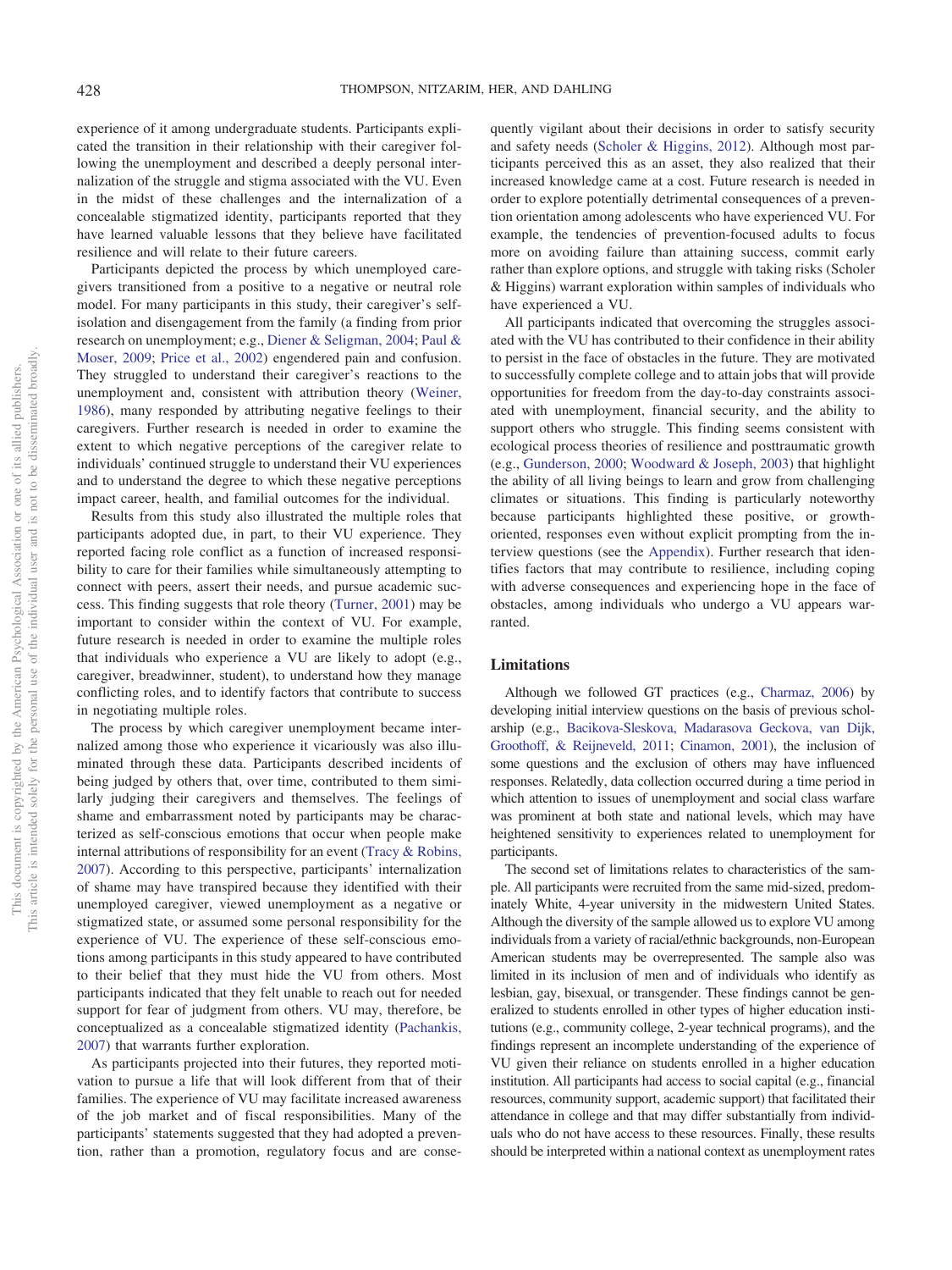<span id="page-8-17"></span>by nation vary across the world. Further research with more diverse samples (e.g., geographic region, noncollege students, rural communities) is needed.

The extent to which these findings account for complexities related to the identities of the adolescent and the caregiver is also unknown. Some prior research (e.g., [Bacikova-Sleskova et al., 2011\)](#page-8-20) has indicated that caregiver unemployment may have differential effects depending on the gender of the caregiver and the adolescent. It seems possible that the process by which the caregiver transitions from a positive to a negative role model may differ depending on characteristics of the caregiver and adolescent. Future research may also highlight potential buffers against these detrimental effects that could offer useful points for intervention.

Finally, any interpretations of these findings must be tempered by the fact that our data were inherently limited. Specifically, the experience of VU is likely to vary on the basis of a number of characteristics, including the family's overall level of financial security and strain, the duration of the caregiver unemployment (acute vs. chronic), and the reasons for the unemployment (controllable vs. uncontrollable, the impact of the economy vs. the result of a change in health status). Furthermore, these data summarize the experiences of 17 individuals who self-selected to participate in this research. It may be that these individuals differ from others who have experienced VU in important ways that may have impacted the findings (e.g., more intense reactions to the VU, limited prior experience discussing the VU). Future research is needed in order to further elucidate differences in the experience of VU depending on these, and other, relevant characteristics.

## **Implications for Counseling**

These findings indicate that VU is a unique cultural experience that has implications for practice. Scholars have argued that career counseling and psychotherapy overlap such that career concerns often surface within individual psychotherapy, and mental health concerns arise within career counseling (e.g., [Anderson & Niles, 1995;](#page-8-21) [Blus](#page-8-3)[tein, 2006\)](#page-8-3). The experience of VU may be one contextual experience in which the overlap is particularly relevant. Participants in this study described VU as a salient experience that has relations to their interpersonal and familial relationships, identity development, and career decision-making processes.

Career practitioners and psychotherapists are encouraged to consider familial experiences with unemployment when gathering client histories. Clients who have a VU experience may benefit from unpacking the internalized messages and expectations regarding the world of work and the meaning of a college degree that they have learned from caregivers, teachers, school counselors, and the media. Facilitating space for clients to share their VU experiences and associated emotions seems particularly important given the tendency among this sample to hide their VU out of shame or embarrassment. According to [Pachankis \(2007\),](#page-9-34) suppressing experiences with internalized stigma demands mental control and vigilance, which may lead to cognitive consequences (e.g., rebound effects), interpersonal costs, and psychological distress. Practitioners are encouraged to invite exploration of emotional reactions related to VU in the context of career planning, interpersonal relationships, and mental health. Psychoeducation or support groups may offer opportunities for decreasing feelings of isolation and stigmatization associated with family histories of unemployment.

## **References**

- <span id="page-8-12"></span>Abramovitch, R., & Johnson, L. C. (1992). Children's perceptions of parental work. *Canadian Journal of Behavioural Science, 24,* 319 –332. [doi:10.1037/h0078721](http://dx.doi.org/10.1037/h0078721)
- <span id="page-8-2"></span>Ali, S., Fall, K., & Hoffman, T. (2013). Life without work: Understanding social class changes and unemployment through theoretical integration. *Journal of Career Assessment, 21,* 111–126. [doi:10.1177/](http://dx.doi.org/10.1177/1069072712454820) [1069072712454820](http://dx.doi.org/10.1177/1069072712454820)
- <span id="page-8-21"></span>Anderson, W., & Niles, S. G. (1995). Career and personal concerns expressed by career counseling clients. *Career Development Quarterly, 43,* 240 –245. [doi:10.1002/j.2161-0045.1995.tb00864.x](http://dx.doi.org/10.1002/j.2161-0045.1995.tb00864.x)
- <span id="page-8-8"></span>Atkins, B., Ferguson, Y., & Blankenship, M. L. (1983). Unemployment is rough on families. *Vocational Education, 58,* 29 –30.
- <span id="page-8-20"></span>Bacikova-Sleskova, M., Madarasova Geckova, A., van Dijk, J. P., Groothoff, J. W., & Reijneveld, S. A. (2011). Parental support and adolescents' health in the context of parental employment status. *Journal of Adolescence, 34,* 141–149. [doi:10.1016/j.adolescence.2010.01.003](http://dx.doi.org/10.1016/j.adolescence.2010.01.003)
- <span id="page-8-9"></span>Bandura, A., Ross, D., & Ross, S. A. (1961). Transmission of aggression through imitation of aggressive models. *The Journal of Abnormal and Social Psychology, 63,* 575–582. [doi:10.1037/h0045925](http://dx.doi.org/10.1037/h0045925)
- <span id="page-8-14"></span>Barling, J., & Mendelson, M. B. (1999). Parents' job insecurity affects children's grade performance through the indirect effects of beliefs in an unjust world and negative mood. *Journal of Occupational Health Psychology, 4,* 347–355. [doi:10.1037/1076-8998.4.4.347](http://dx.doi.org/10.1037/1076-8998.4.4.347)
- <span id="page-8-3"></span>Blustein, D. L. (2006). *The psychology of working: A new perspective for career development, counseling and public policy*. Mahwah, NJ: Lawrence Erlbaum.
- <span id="page-8-11"></span>Bolger, N., DeLongis, A., Kessler, R. C., & Schilling, E. A. (1989). Effects of daily stress on negative mood. *Journal of Personality and Social Psychology, 57,* 808 – 818. [doi:10.1037/0022-3514.57.5.808](http://dx.doi.org/10.1037/0022-3514.57.5.808)
- <span id="page-8-13"></span>Bryant, B., Zvonkovic, A., & Reynolds, P. (2006). Parenting in relation to child and adolescent vocational development. *Journal of Vocational Behavior, 69,* 149 –175. [doi:10.1016/j.jvb.2006.02.004](http://dx.doi.org/10.1016/j.jvb.2006.02.004)
- <span id="page-8-18"></span>Bureau of Labor Statistics. (2011). *Employment situation summary*. Retrieved from [http://www.bls.gov/news.release/archives/](http://www.bls.gov/news.release/archives/empsit_01062012.htm) [empsit\\_01062012.htm](http://www.bls.gov/news.release/archives/empsit_01062012.htm)
- <span id="page-8-1"></span>Bureau of Labor Statistics. (2012). *Employment situation summary*. Retrieved from [http://www.bls.gov/news.release/archives/](http://www.bls.gov/news.release/empsit.nr0.htm) [empsit\\_08032012.htm](http://www.bls.gov/news.release/empsit.nr0.htm)
- <span id="page-8-0"></span>Charmaz, K. (2006). *Constructing grounded theory: A practical guide through qualitative analysis*. Thousand Oaks, CA: Sage.
- <span id="page-8-5"></span>Christoffersen, M. N. (2000). Growing up with unemployment: A study of parental unemployment and children's risk of abuse and neglect based on national longitudinal 1973 birth cohorts in Denmark. *Childhood, 7,* 421– 438. [doi:10.1177/0907568200007004003](http://dx.doi.org/10.1177/0907568200007004003)
- <span id="page-8-4"></span>Cinamon, R. G. (2001). Father's unemployment and career related variables of his adolescent child. *International Journal for the Advancement of Counselling, 23,* 295–309. [doi:10.1023/A:1014454927643](http://dx.doi.org/10.1023/A:1014454927643)
- <span id="page-8-10"></span>Cole, E. R. (2009). Intersectionality and research in psychology. *American Psychologist, 64,* 170 –180. [doi:10.1037/a0014564](http://dx.doi.org/10.1037/a0014564)
- <span id="page-8-6"></span>Conger, R. D., Conger, K. J., Matthews, L. S., & Elder, G. H. J. (1999). Pathways of economic influence on adolescent adjustment. *American Journal of Community Psychology, 27,* 519–541. [doi:10.1023/A:1022133228206](http://dx.doi.org/10.1023/A:1022133228206)
- <span id="page-8-15"></span>Corrigan, M. E. (2003). Beyond access: Persistence challenges and the diversity of low-income students. *New Directions for Higher Education, 2003,* 25–34. [doi:10.1002/he.99](http://dx.doi.org/10.1002/he.99)
- <span id="page-8-16"></span>Creswell, J. W. (2007). *Research design: Qualitative, quantitative, and mixed methods approaches* (2nd ed.). Thousand Oaks, CA: Sage.
- <span id="page-8-19"></span>Denzin, N. K., & Lincoln, Y. S. (2008). Introduction: The discipline and practice of qualitative research. In N. K. Denzin & Y. S. Lincoln (Eds.), *Strategies of qualitative inquiry* (3rd ed., pp. 1–43). Thousand Oaks, CA: Sage.
- <span id="page-8-7"></span>Diener, E., & Seligman, M. E. (2004). Beyond money. Toward an economy of well-being. *Psychological Science in the Public Interest, 5,* 1–31. [doi:10.1111/j.0963-7214.2004.00501001.x](http://dx.doi.org/10.1111/j.0963-7214.2004.00501001.x)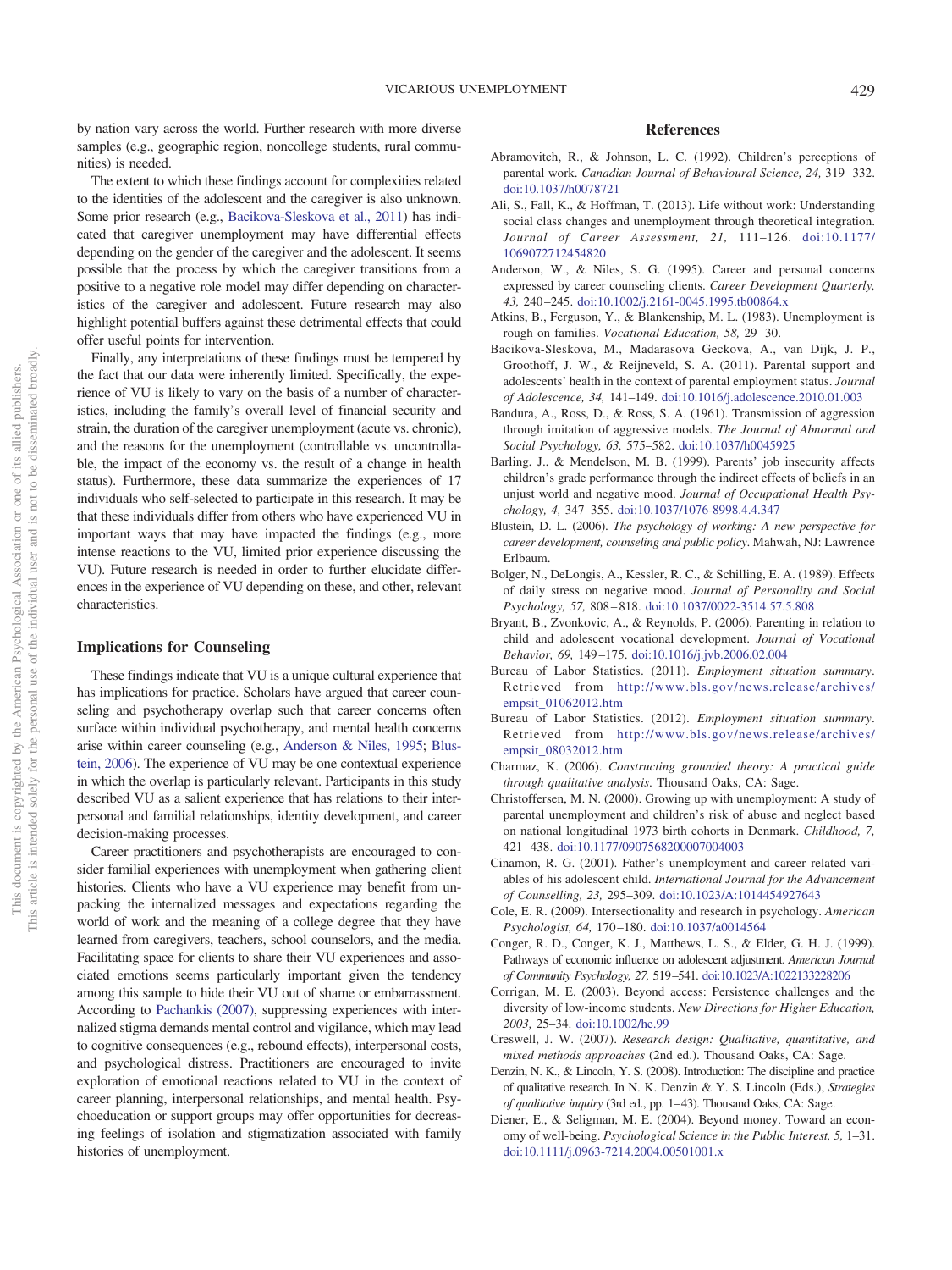- Fassinger, R. E. (2005). Paradigms, praxis, problems, and promise: Grounded theory in counseling psychology research. *Journal of Counseling Psychology, 52,* 156 –166. [doi:10.1037/0022-0167.52.2.156](http://dx.doi.org/10.1037/0022-0167.52.2.156)
- <span id="page-9-22"></span>Galambos, N., & Silbereisen, R. (1987). Income change, parental life outlook, and adolescent expectations for job success. *Journal of Marriage and the Family, 49,* 141–149. [doi:10.2307/352678](http://dx.doi.org/10.2307/352678)
- <span id="page-9-30"></span>Glaser, B. G. (1978). *Theoretical sensitivity: Advances in the methodology of grounded theory*. Mill Valley, CA: Sociology Press.
- <span id="page-9-0"></span>Glaser, B. G., & Strauss, A. L. (1967). *The discovery of grounded theory; strategies for qualitative research*. Chicago, IL: Aldine.
- <span id="page-9-36"></span>Gunderson, L. H. (2000). Ecological resilience–in theory and application. *Annual Review of Ecology and Systematics, 31,* 425– 439. [doi:10.1146/](http://dx.doi.org/10.1146/annurev.ecolsys.31.1.425) [annurev.ecolsys.31.1.425](http://dx.doi.org/10.1146/annurev.ecolsys.31.1.425)
- <span id="page-9-14"></span>Hartung, P., Porfeli, E., & Vondracek, F. (2005). Child vocational development: A review and reconsideration. *Journal of Vocational Behavior, 66,* 385– 419. [doi:10.1016/j.jvb.2004.05.006](http://dx.doi.org/10.1016/j.jvb.2004.05.006)
- <span id="page-9-18"></span>Jahoda, M. (1981). Work, employment, and unemployment: Values, theories, and approaches in social research. *American Psychologist, 36,* 184 –191. [doi:10.1037/0003-066X.36.2.184](http://dx.doi.org/10.1037/0003-066X.36.2.184)
- <span id="page-9-9"></span>Kalil, A. (2005). Unemployment and job displacement: The impact on families and children. *Ivey Business Journal*. Retrieved from [http://](http://www.iveybusinessjournal.com/topics/the-workplace/unemployment-and-job-displacement-the-impact-on-families-and-children#.UYOxcsogbDw) [www.iveybusinessjournal.com/topics/the-workplace/unemployment-and](http://www.iveybusinessjournal.com/topics/the-workplace/unemployment-and-job-displacement-the-impact-on-families-and-children#.UYOxcsogbDw)[job-displacement-the-impact-on-families-and-children#.UYOxcsogbDw](http://www.iveybusinessjournal.com/topics/the-workplace/unemployment-and-job-displacement-the-impact-on-families-and-children#.UYOxcsogbDw)
- <span id="page-9-27"></span>Kenny, M. E., & Rice, K. G. (1995). Attachment to parents and adjustment in late adolescent college students: Current status, applications, and future considerations. *The Counseling Psychologist*, 23, 433-456. [doi:](http://dx.doi.org/10.1177/0011000095233003) [10.1177/0011000095233003](http://dx.doi.org/10.1177/0011000095233003)
- <span id="page-9-28"></span>Langhout, R. D., Rosselli, F., & Feinstein, J. (2007). Assessing classism in academic settings. *The Review of Higher Education, 30,* 145–184. [doi:](http://dx.doi.org/10.1353/rhe.2006.0073) [10.1353/rhe.2006.0073](http://dx.doi.org/10.1353/rhe.2006.0073)
- <span id="page-9-10"></span>Lempers, J. D., Clark-Lempers, D., & Simons, R. L. (1989). Economic hardship, parenting, and distress in adolescence. *Child Development, 60,* 25–39. [doi:10.2307/1131068](http://dx.doi.org/10.2307/1131068)
- <span id="page-9-1"></span>Levy, F., & Kochan, T. (2012). Addressing the problem of stagnant wages. *Comparative Economic Studies, 54,* 739764. [doi:10.1057/ces.2012.28](http://dx.doi.org/10.1057/ces.2012.28)
- <span id="page-9-23"></span>Lim, V. K. G., & Sng, Q. S. (2006). Does parental job insecurity matter? Money anxiety, money motives, and work motivation. *Journal of Applied Psychology, 91,* 1078 –1087. [doi:10.1037/0021-9010.91.5.1078](http://dx.doi.org/10.1037/0021-9010.91.5.1078)
- <span id="page-9-19"></span>Liu, W. M., Ali, S. R., Soleck, G., Hopps, J., Dunston, K., & Pickett, T. J. (2004). Using social class in counseling psychology research. *Journal of Counseling Psychology, 51,* 3–18. [doi:10.1037/0022-0167.51.1.3](http://dx.doi.org/10.1037/0022-0167.51.1.3)
- <span id="page-9-4"></span>Lundberg, O. (1993). The impact of childhood living conditions on illness and mortality in adulthood. *Social Science & Medicine, 36,* 1047–1052. [doi:10.1016/0277-9536\(93\)90122-K](http://dx.doi.org/10.1016/0277-9536%2893%2990122-K)
- <span id="page-9-20"></span>Marco, C. A., & Suls, J. (1993). Daily stress and the trajectory of mood: Spillover, response assimilation, contrast, and chronic negative affectivity. *Journal of Personality and Social Psychology, 64,* 1053–1063. [doi:10.1037/0022-3514.64.6.1053](http://dx.doi.org/10.1037/0022-3514.64.6.1053)
- <span id="page-9-11"></span>McLoyd, V. C. (1989). Socialization and development in a changing economy: The effects of paternal job and income loss on children. *American Psychologist, 44,* 293–302. [doi:10.1037/0003-066X.44.2.293](http://dx.doi.org/10.1037/0003-066X.44.2.293)
- <span id="page-9-15"></span>Otto, L. B. (2000). Youth perspectives on parental career influence. *Journal of Career Development, 27,* 111–118. [doi:10.1177/089484530002700205](http://dx.doi.org/10.1177/089484530002700205)
- <span id="page-9-34"></span>Pachankis, J. E. (2007). The psychological implications of concealing a stigma: A cognitive-affective-behavioral model. *Psychological Bulletin, 133,* 328 –345. [doi:10.1037/0033-2909.133.2.328](http://dx.doi.org/10.1037/0033-2909.133.2.328)
- <span id="page-9-3"></span>Paul, K. I., & Moser, K. (2009). Unemployment impairs mental health: Meta-analyses. *Journal of Vocational Behavior, 74,* 264 –282. [doi:](http://dx.doi.org/10.1016/j.jvb.2009.01.001) [10.1016/j.jvb.2009.01.001](http://dx.doi.org/10.1016/j.jvb.2009.01.001)
- <span id="page-9-25"></span>Paulsen, M. B., & St. John, E. P. (2002). Social class and college costs: Examining the financial nexus between college choice and persistence. *The Journal of Higher Education, 73,* 189 –236. [doi:10.1353/jhe.2002.0023](http://dx.doi.org/10.1353/jhe.2002.0023)
- <span id="page-9-26"></span>Pautler, K. J., & Lewko, J. H. (1987). Children's and adolescents' views of the work world in times of economic uncertainty. *New Directions for Child and Adolescent Development, 1987,* 21–31. [doi:10.1002/cd](http://dx.doi.org/10.1002/cd.23219873504) [.23219873504](http://dx.doi.org/10.1002/cd.23219873504)
- <span id="page-9-2"></span>Price, R. H., Choi, J. N., & Vinokur, A. D. (2002). Links in the chain of adversity following job loss: How financial strain and loss of personal control lead to depression, impaired functioning, and poor health. *Journal of Occupational Health Psychology, 7,* 302–312. [doi:10.1037/1076-8998.7.4](http://dx.doi.org/10.1037/1076-8998.7.4.302) [.302](http://dx.doi.org/10.1037/1076-8998.7.4.302)
- <span id="page-9-6"></span>Robila, M., & Krishnakumar, A. (2005). Effects of economic pressure on marital conflict in Romania. *Journal of Family Psychology, 19,* 246 – 251. [doi:10.1037/0893-3200.19.2.246](http://dx.doi.org/10.1037/0893-3200.19.2.246)
- <span id="page-9-12"></span>Roe, A. (1957). Early determinants of vocational choice. *Journal of Counseling Psychology, 4,* 212–217. [doi:10.1037/h0045950](http://dx.doi.org/10.1037/h0045950)
- <span id="page-9-16"></span>Santos, P. (2000). Psychological separation and dimensions of career indecision in secondary school students. *Journal of Vocational Behavior, 56,* 346 –362. [doi:10.1006/jvbe.2000.1719](http://dx.doi.org/10.1006/jvbe.2000.1719)
- <span id="page-9-5"></span>Schliebner, C. T., & Peregoy, J. J. (1994). Unemployment effects on the family and the child: Interventions for counselors. *Journal of Counseling & Development, 72,* 368 –372.
- <span id="page-9-35"></span>Scholer, A. A., & Higgins, E. T. (2012). Too much of a good thing? Trade-offs in promotion and prevention focus. In R. M. Ryan (Ed.), *The Oxford handbook of human motivation* (pp. 65–84). New York, NY: Oxford University Press. [doi:10.1093/oxfordhb/9780195399820.013.0005](http://dx.doi.org/10.1093/oxfordhb/9780195399820.013.0005)
- <span id="page-9-7"></span>Sleskova, M., Salonna, F., Geckova, A. M., Nagyoa, I., Stewart, R. E., van Dijk, J. P., & Groothoff, J. W. (2006). Does parental unemployment affect adolescents' health? *Journal of Adolescent Health, 38,* 527–535. [doi:10.1016/j.jadohealth.2005.03.021](http://dx.doi.org/10.1016/j.jadohealth.2005.03.021)
- <span id="page-9-21"></span>Stephens, M. A. P., Franks, M. M., & Atienza, A. A. (1997). Where two roles intersect: Spillover between parent care and employment. *Psychology and Aging, 12,* 30 –37. [doi:10.1037/0882-7974.12.1.30](http://dx.doi.org/10.1037/0882-7974.12.1.30)
- <span id="page-9-29"></span>Strauss, A., & Corbin, J. (1990). *Basics of qualitative research: Grounded theory procedures and techniques*. Newbury Park, CA: Sage.
- <span id="page-9-8"></span>Sund, A. M., Larsson, B., & Wichstrøm, L. (2003). Psychosocial correlates of depressive symptoms among 12–14-year-old Norwegian adolescents. *Journal of Child Psychiatry, 44,* 588 –597. [doi:10.1111/1469-7610.00147](http://dx.doi.org/10.1111/1469-7610.00147)
- <span id="page-9-13"></span>Super, D. E. (1957). *The psychology of careers*. New York, NY: Harper & Row.
- <span id="page-9-17"></span>Thompson, M. N., & Dahling, J. J. (2012). Perceived social status and learning experiences in social cognitive career theory. *Journal of Vocational Behavior, 80,* 351–361. [doi:10.1016/j.jvb.2011.10.001](http://dx.doi.org/10.1016/j.jvb.2011.10.001)
- <span id="page-9-24"></span>Thompson, M. N., & Subich, L. M. (2013). Development and exploration of the Experiences with Classism scale. *Journal of Career Assessment, 21,* 139 –158.
- <span id="page-9-33"></span>Tracy, J. L., & Robins, R. W. (2007). The self in self-conscious emotions: A cognitive appraisal approach. In J. L. Tracy, R. W. Robins, & J. P. Tagney (Eds.), *The self-conscious emotions: Theory and research* (pp. 3–20). New York, NY: Guilford Press.
- <span id="page-9-32"></span>Turner, R. H. (2001). Role theory. In J. H. Turner (Ed.), *Handbook of sociological theory* (pp. 233–254). New York, NY: Springer.
- <span id="page-9-31"></span>Weiner, B. (1986). *An attributional theory of motivation and emotion*. New York, NY: Springer Verlag. [doi:10.1007/978-1-4612-4948-1](http://dx.doi.org/10.1007/978-1-4612-4948-1)
- <span id="page-9-37"></span>Woodward, C., & Joseph, S. (2003). Positive change processes and posttraumatic growth in people who have experienced childhood abuse: Understanding vehicles of change. *Psychology and Psychotherapy: Theory, Research and Practice, 76,* 267–283.